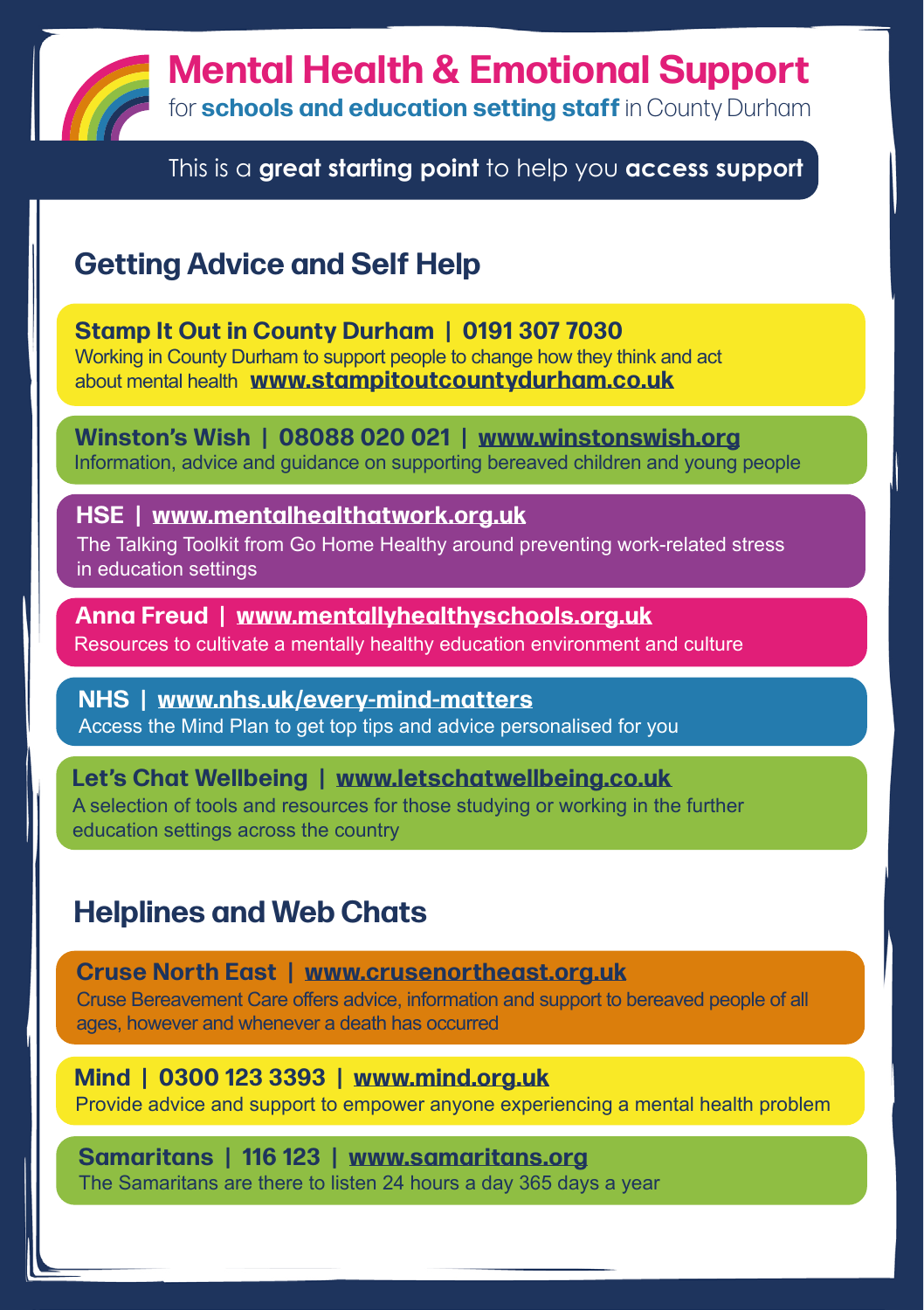**Shout** | **Text 'Shout' to 85258** | **[www.giveusashout.org](http://www.giveusashout.org)** Free, confidential 24/7 support text service for anyone struggling to cope

**Calm: Campaign Against Living Miserably 0800 58 58 58 | [www.thecalmzone.net](http://www.thecalmzone.net)**

Leading movement against suicide. Free and confidential helpline or webchat 7 hours a day 7 days a week to talk through life's problems

#### **Connecting to Local Services**

**Mental Health Matters | [www.mhm.org.uk](http://www.mhm.org.uk)** Provide online information and confidential advice to achieve good mental and physical wellbeing

**Talking Changes | 0191 333 3300 | [www.talkingchanges.org.uk](http://www.talkingchanges.org.uk)** A self-help, counselling and talking therapies service designed to help anyone with common mental health problems

**Wellbeing for Life | 0800 8766887 | [www.wellbeingforlife.net](http://www.wellbeingforlife.net)** Helping you find what's around you, how to make the most of it and support your choices

**Emotional Wellbeing Locality Forums | 0191 3077030** Advice for Durham schools and wider partners about the support available to professionals working with children and families in relation to mental health and emotional wellbeing **[www.investinginchildren.net](http://investinginchildren.net/listed-events-2/emotional-wellbeing-forum-updates/)**

**Durham County Council Employee Assistance Programme** Support to help deal with any personal or professional issues which could be impacting on your health and wellbeing **0800 716 017 | [www.healthassuredeap.co.uk](http://www.healthassuredeap.co.uk)**

**County Durham Together Hub | [www.durham.gov.uk/covid19help](http://www.durham.gov.uk/covid19help)** Support when self-isolating, directory of help and how to volunteer

**Emotional Health & Resilience Team | 03000 263 532** Advice and guidance for education or professional staff relating to emotional health for 5-19 years

**Durham Locate | w[ww.durhamlocate.org.uk](http://www.durhamlocate.org.uk)** Helping you to find support locally in your community